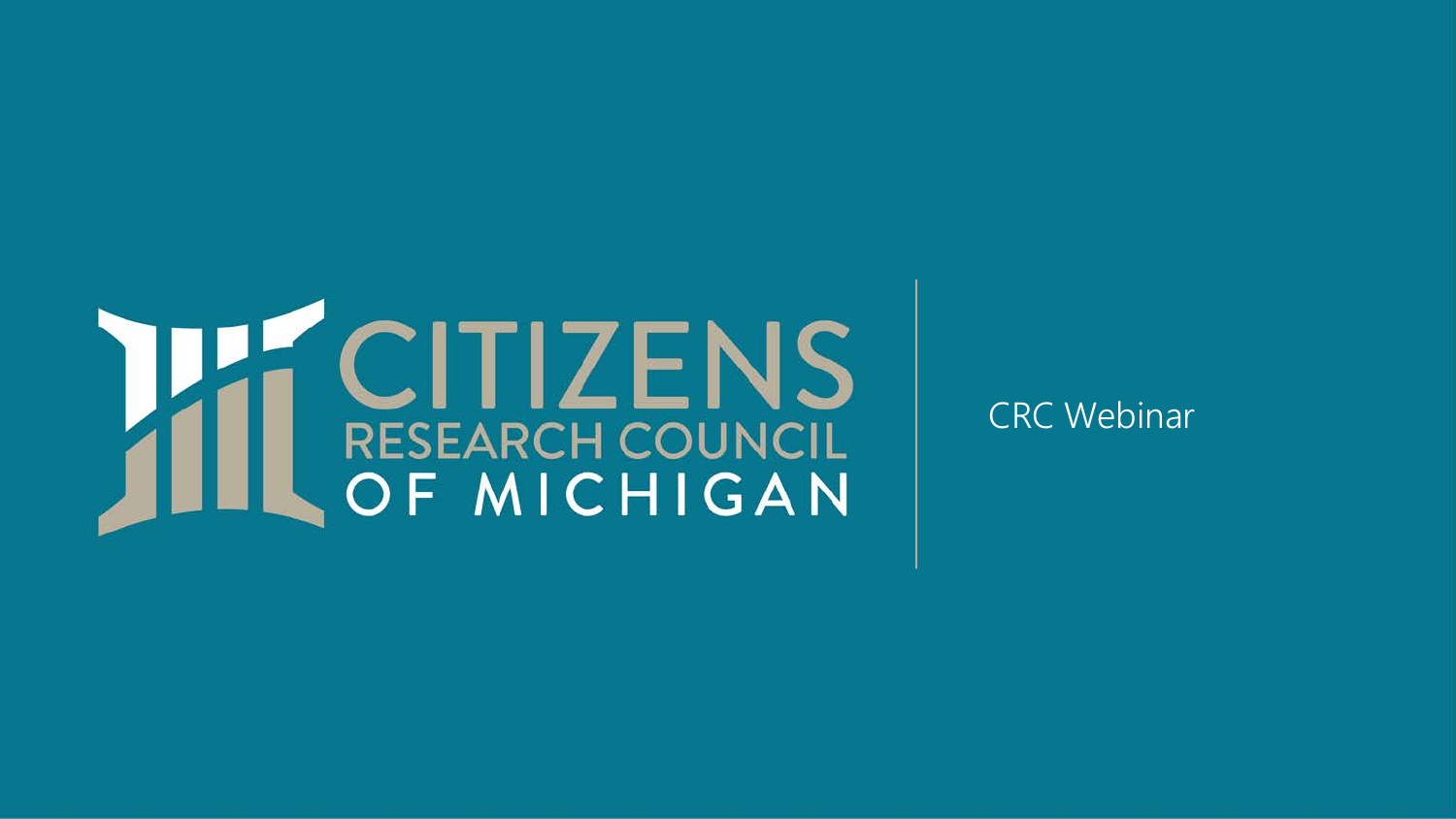# Michigan's Leaky Teacher Pipeline Examining Trends in Teacher Demand and Supply

Webinar – February 22, 2018 Craig Thiel, Research Director

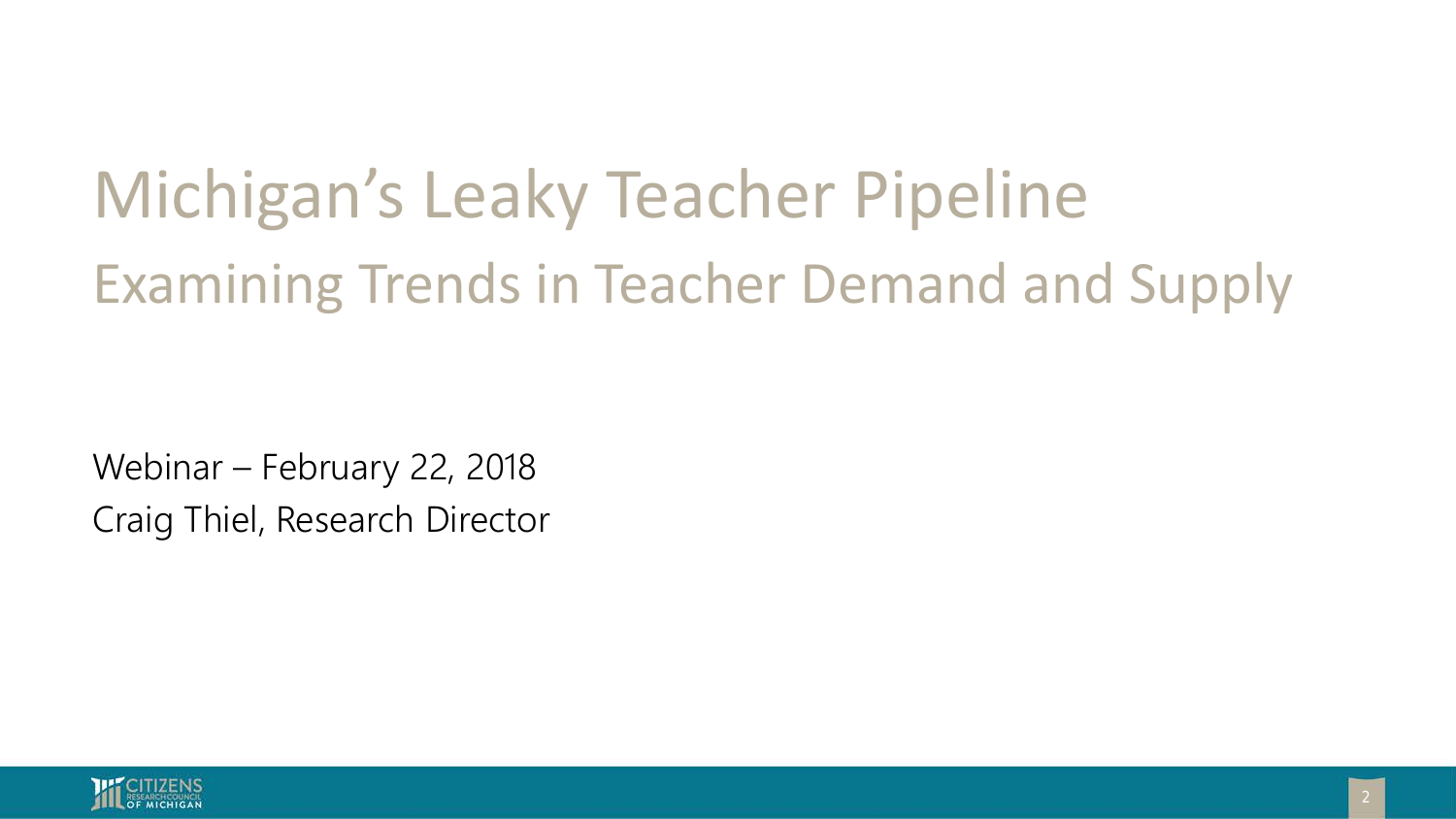### Citizens Research Council

- Founded in 1916
- Statewide
- Non-partisan
- Private not-for-profit
- Promotes sound policy for state and local governments through factual research – accurate, independent and objective
- Relies on charitable contributions from Michigan foundations, businesses, and individuals
- *www.crcmich.org*

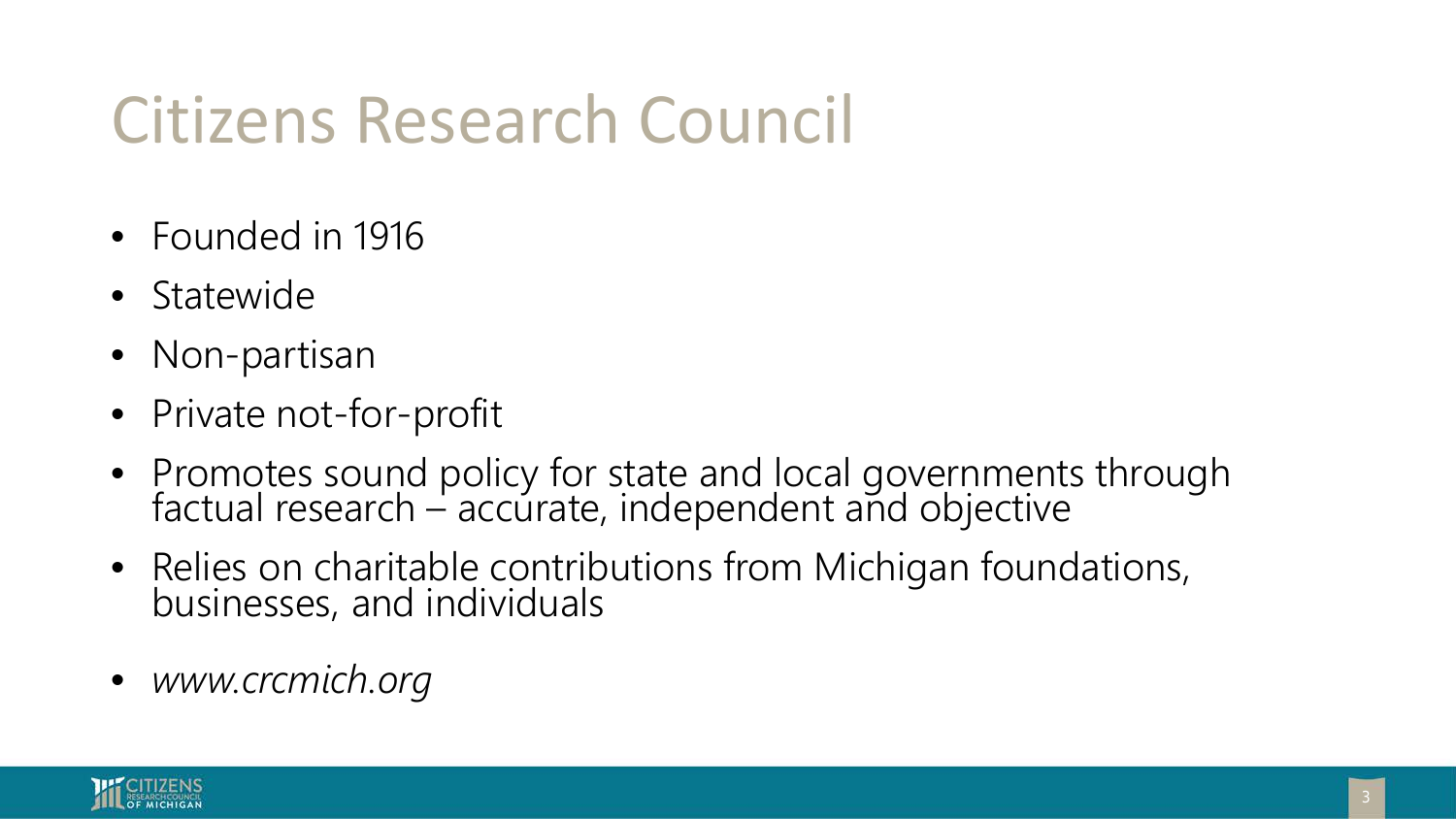#### Craig Thiel, Research Director



- Work Experience
	- 2006 present: CRC
	- 1997 2006: House and Senate Fiscal
	- 1995 1997: Secretary of State
- Policy Background
	- State budget and taxation
	- K-12 education
	- Transportation
	- Inter-governmental relations
- Education
	- MPA, Wayne State University
	- BA, Kalamazoo College

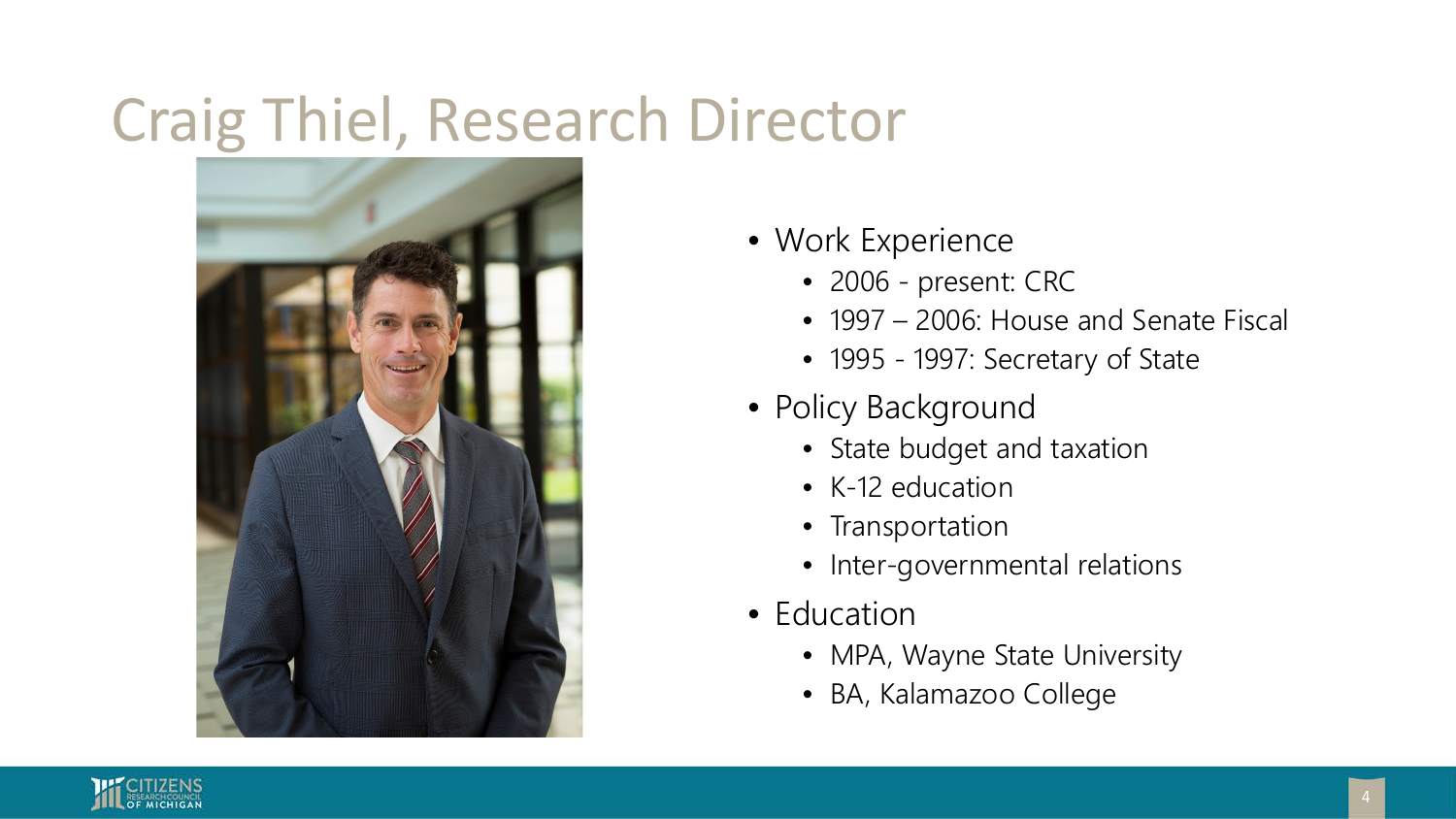#### Overview of Webinar

- Snapshot of current teacher workforce
- Statewide trends in teacher demand
- Statewide trends in teacher supply
- What can we say about teacher shortages
- Policy considerations

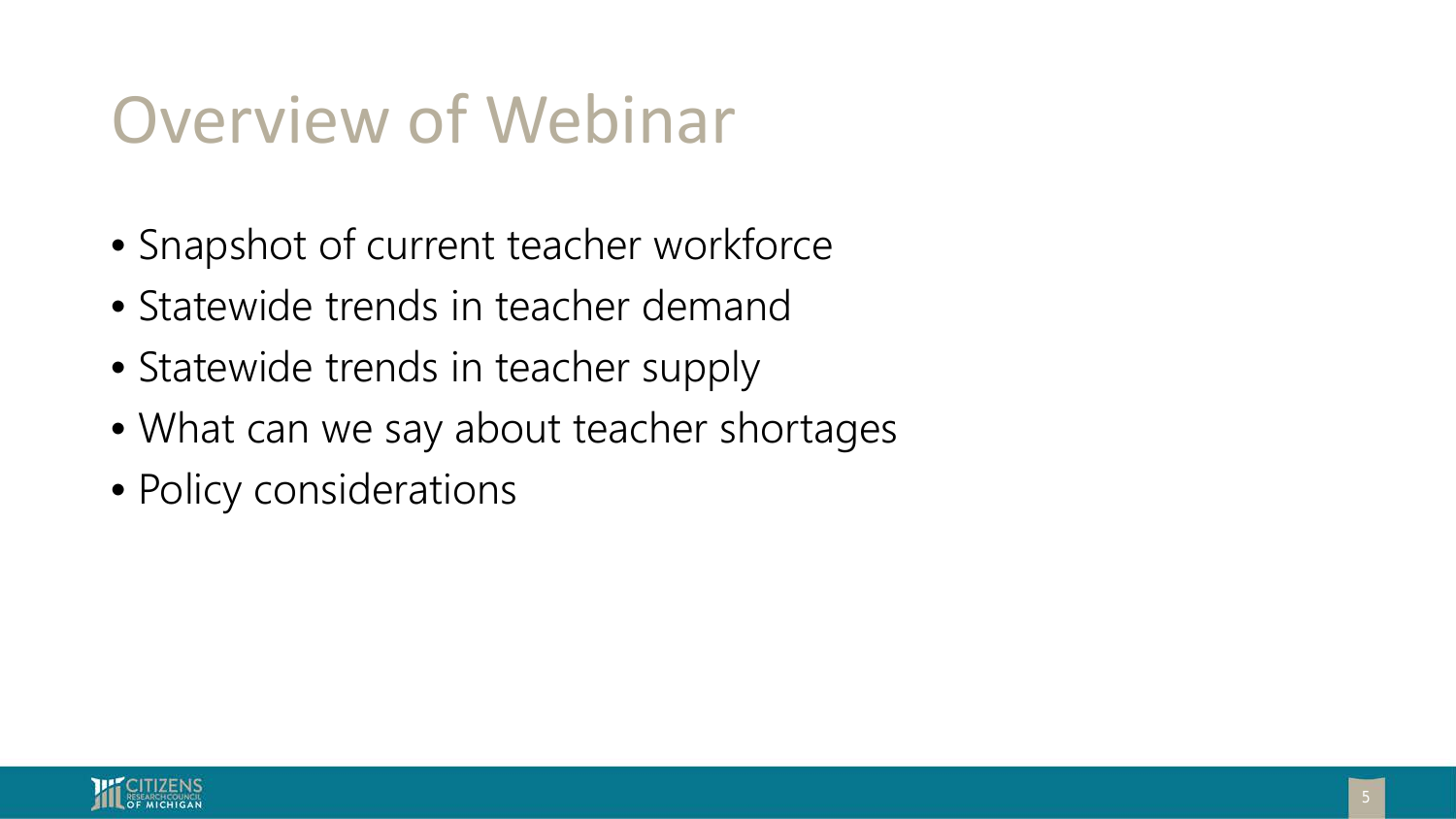### Context for CRC Report

- Why this report and why now?
- Motivation local experiences across the state and throughout the year
- Can we find systematic evidence to support local experiences
- Hope deep dive into district-level and regional supply and demand factors
- Limitations publicly available data

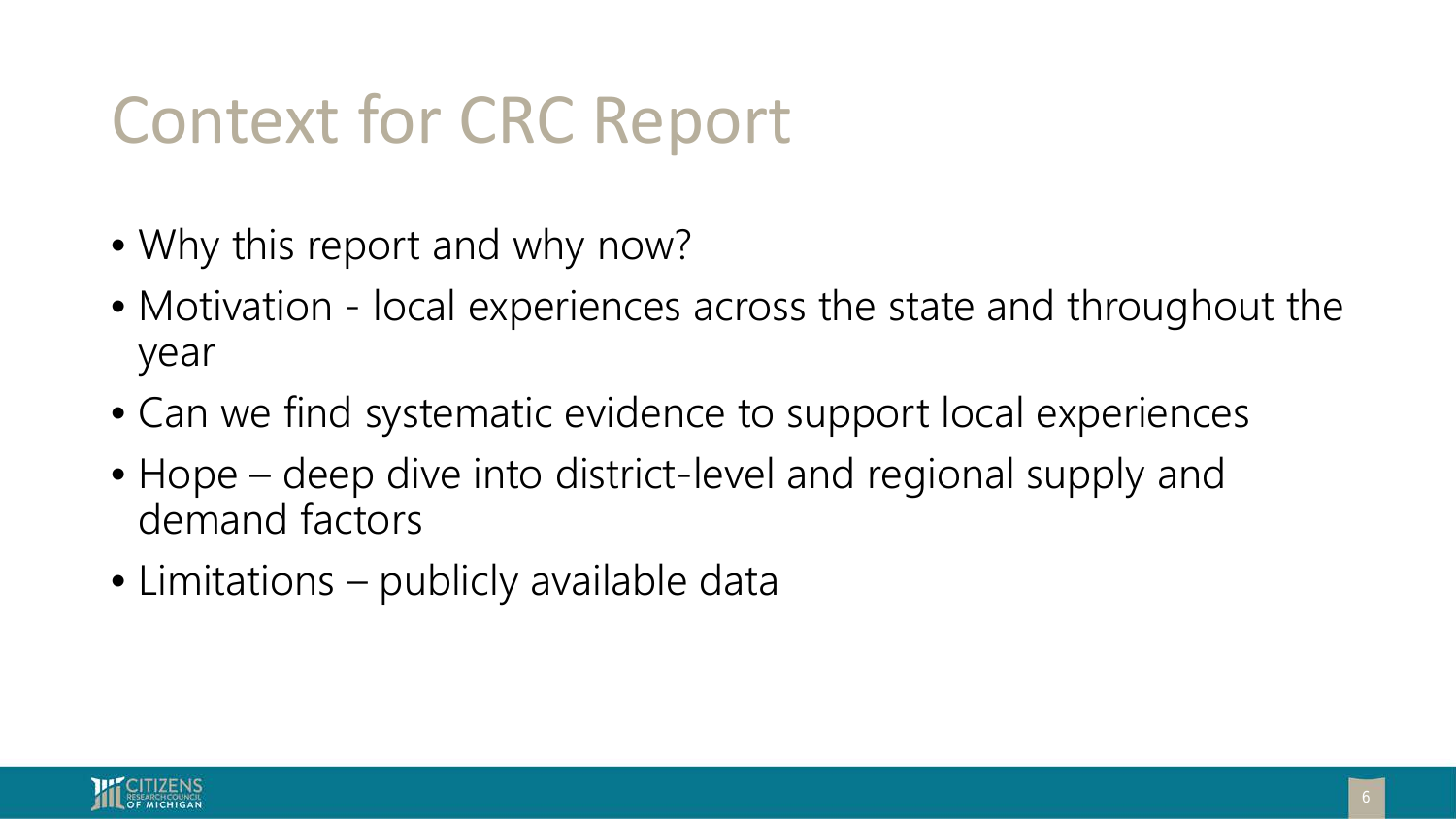### Michigan Teacher Workforce

- Shrinking since the mid-2000s, a response to declining statewide student enrollment
	- 98,481 teachers in 2016-17 31% of public school workforce
- Demographically less diverse than student population, civil workforce, and general population
	- Noticeable reductions in racial diversity along teacher pipeline
- Slightly older growing "middle-age" cohort
	- These teachers represent nearly one-third of current workforce
	- Represents sizeable supply challenge as this group exits

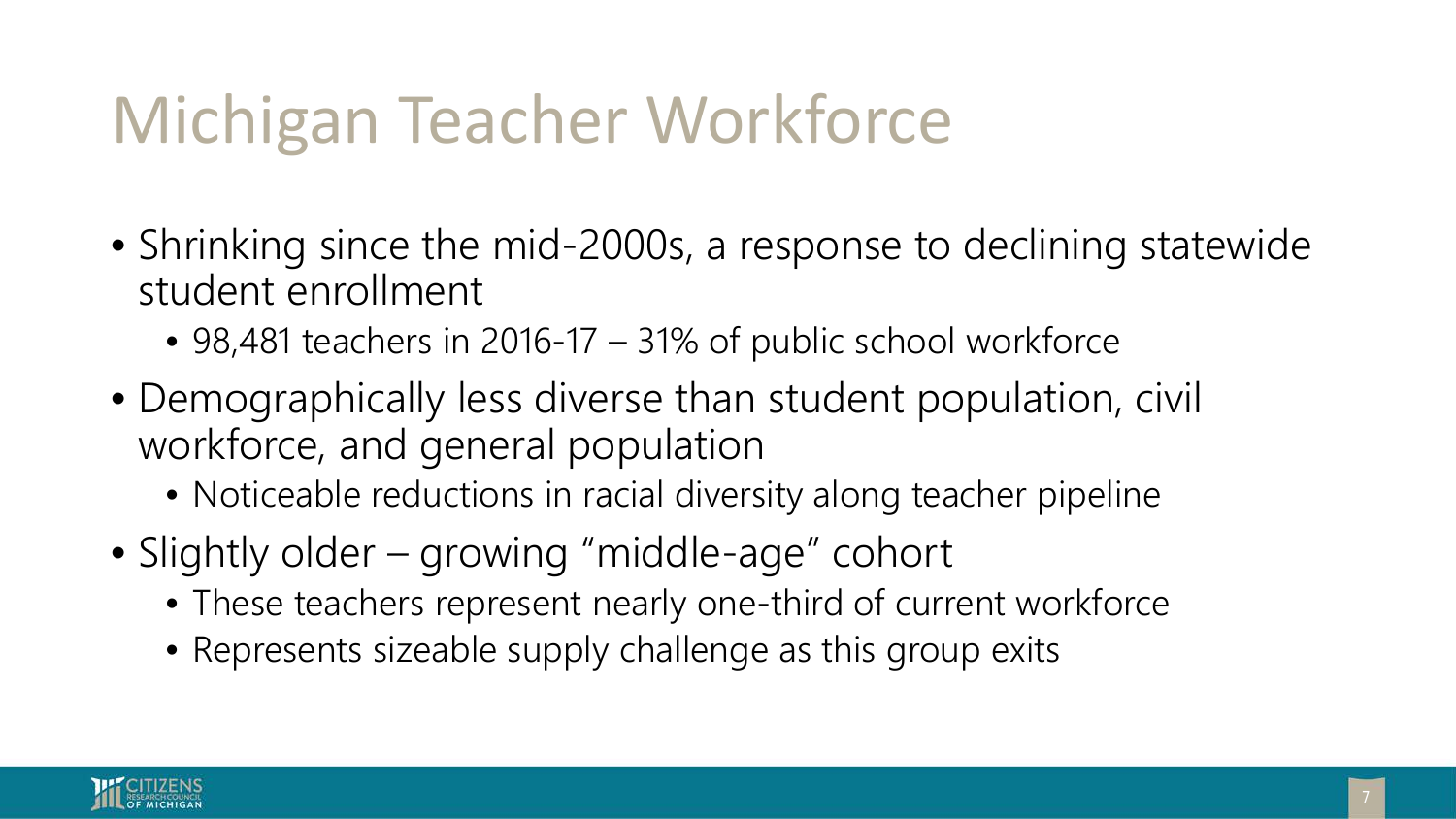## Michigan Teacher Workforce

#### *Shrinking with student enrollment*



Source: Center for Educational Performance and Information

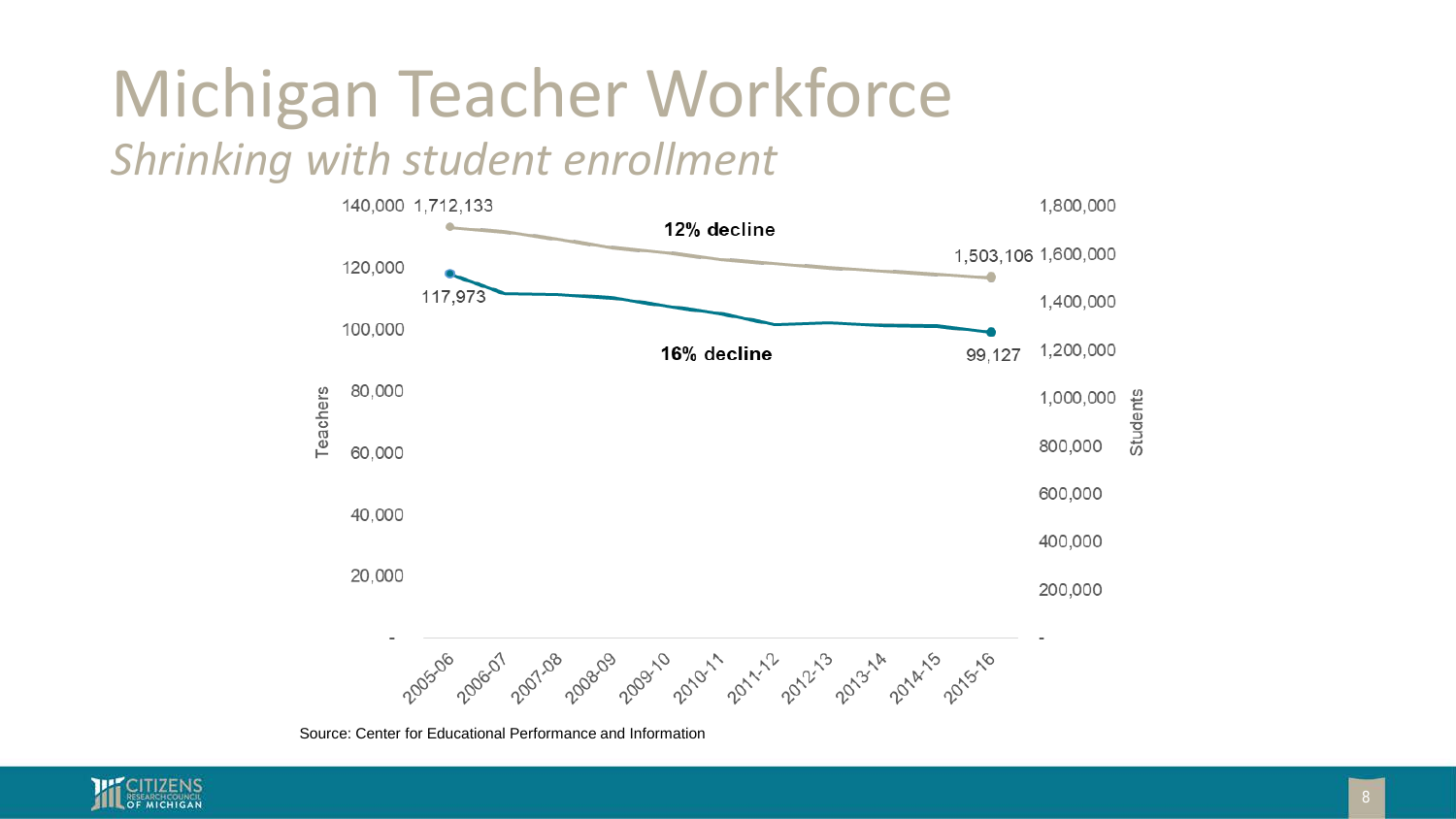#### Why Shortages Matter

- More than just a headache for HR department
- Michigan K-12 academic standing at bottom of states and falling
- When faced with shortages, districts and schools respond by
	- Canceling academic offerings
	- Increasing student-teacher ratios
	- Increasing the use of long-term substitutes
	- Hiring under-prepared teachers
- Disrupts student-teacher relationships and school culture
- All of these adversely impact student achievement

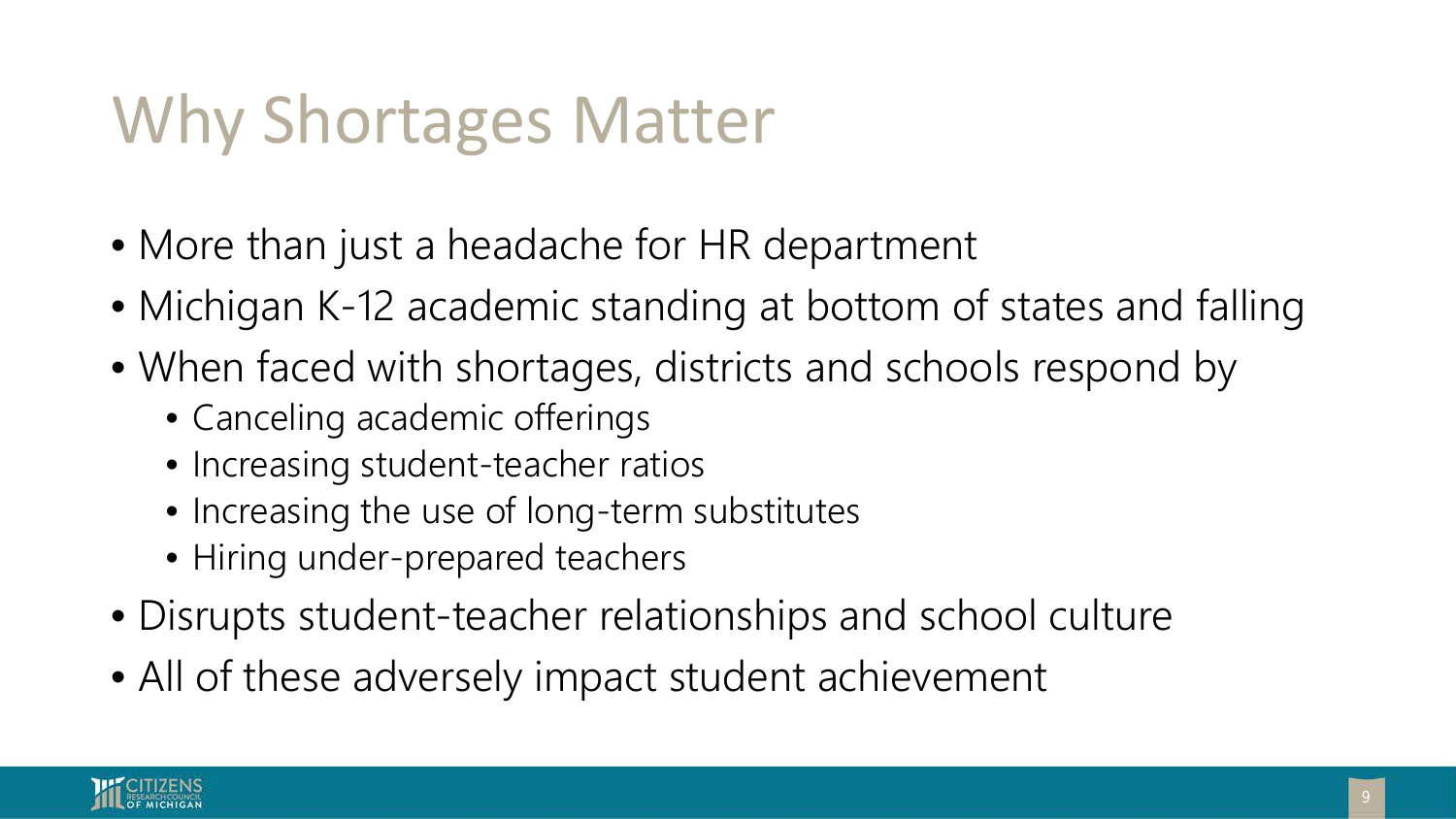#### Educator Labor Market



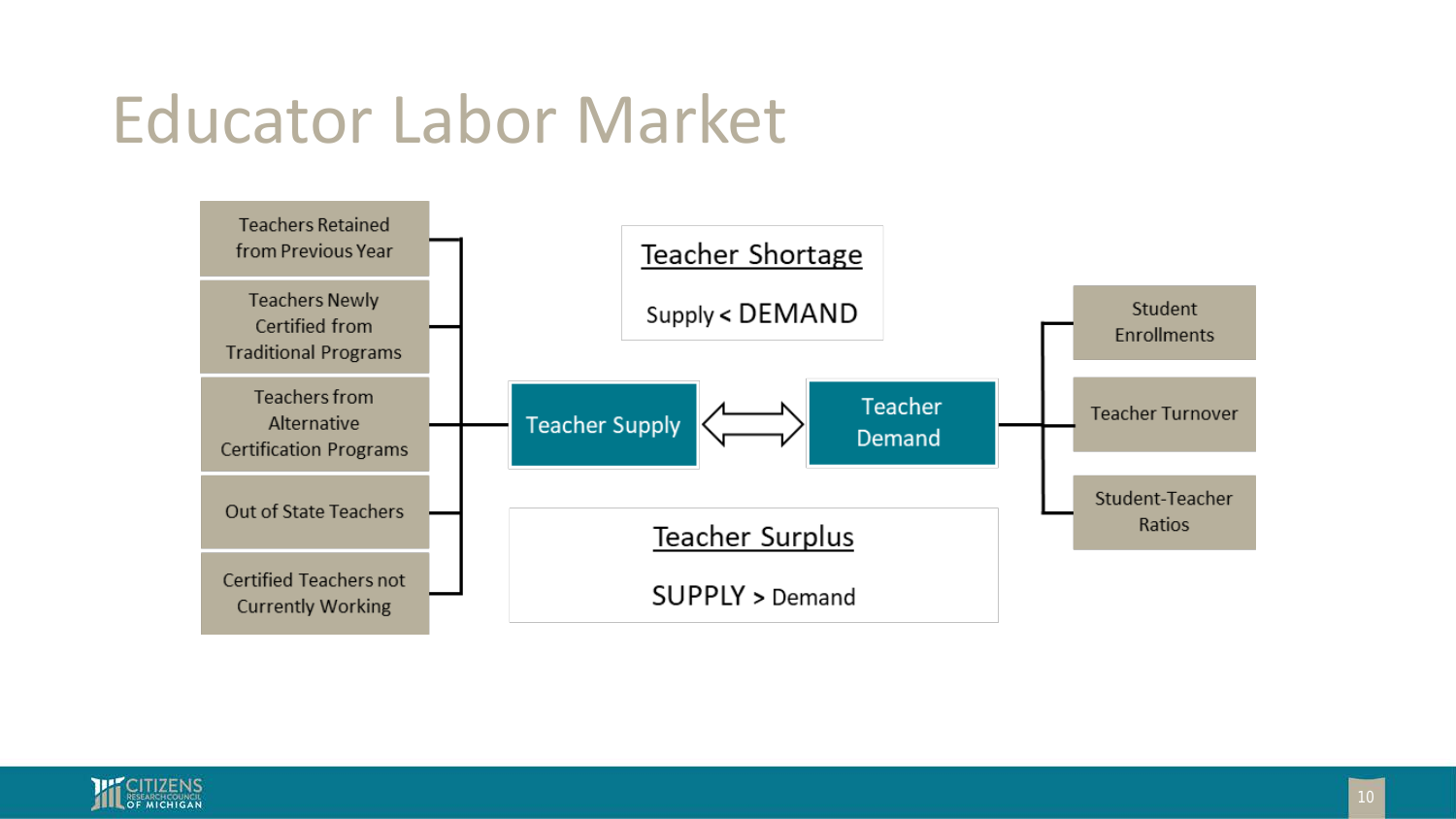#### Components of Teacher Demand *Teacher attrition main driver*



Source: Learning Policy Institute

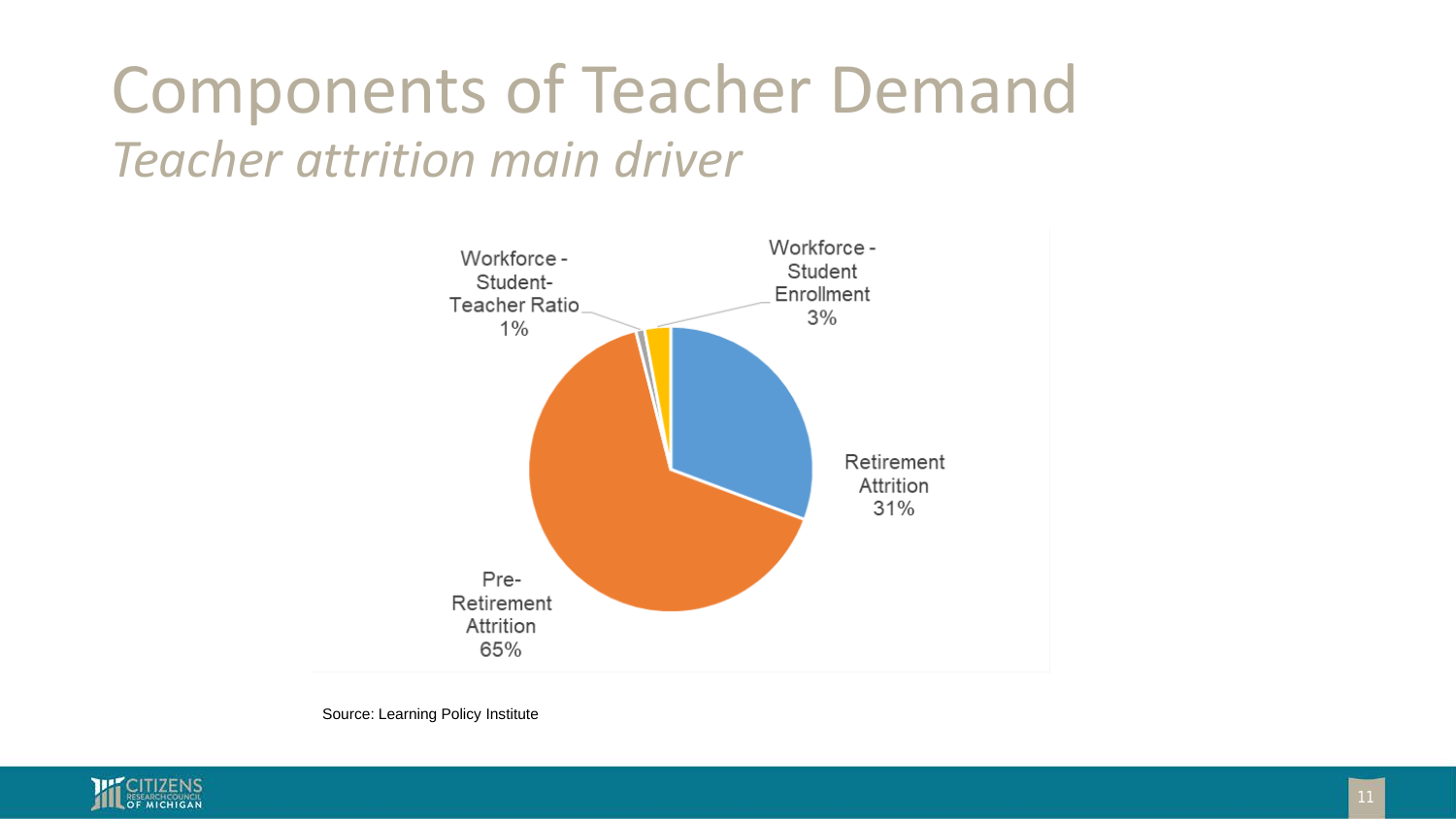# Teacher Attrition

#### *Those leaving at higher rates*

- Research shows those teachers exiting at higher rates
	- Early career professionals
	- Math and science instructors
	- Special education and English-learner teachers
	- Teachers in high-poverty and high-minority schools
	- Teachers of color
	- Teachers trained by alternative certification programs
- Dissatisfaction primary reason for teacher attrition

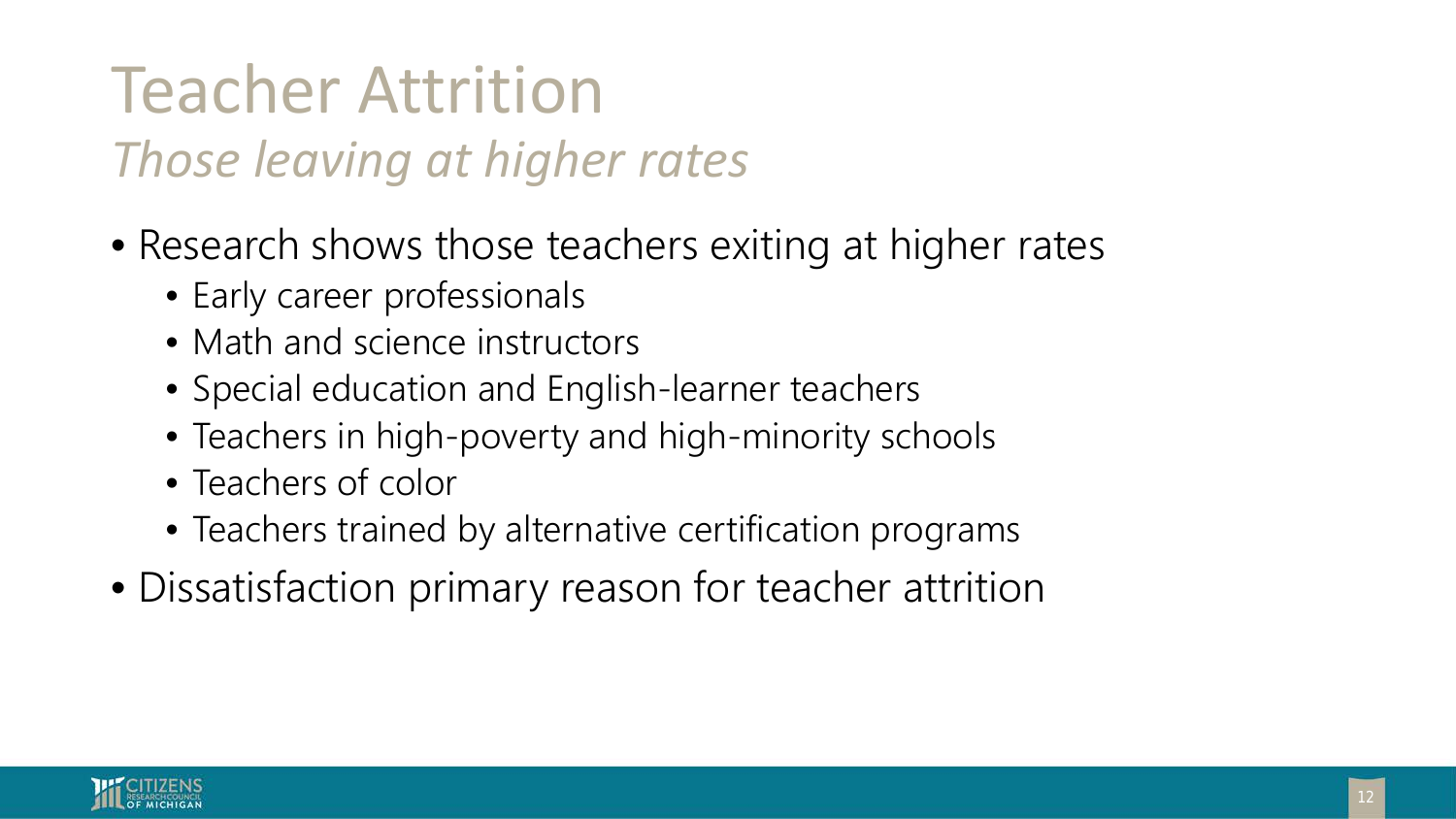#### Teacher Turnover *Michigan's rate higher than U.S. and growing*



United States **Michigan** 



Source: Michigan Department of Education

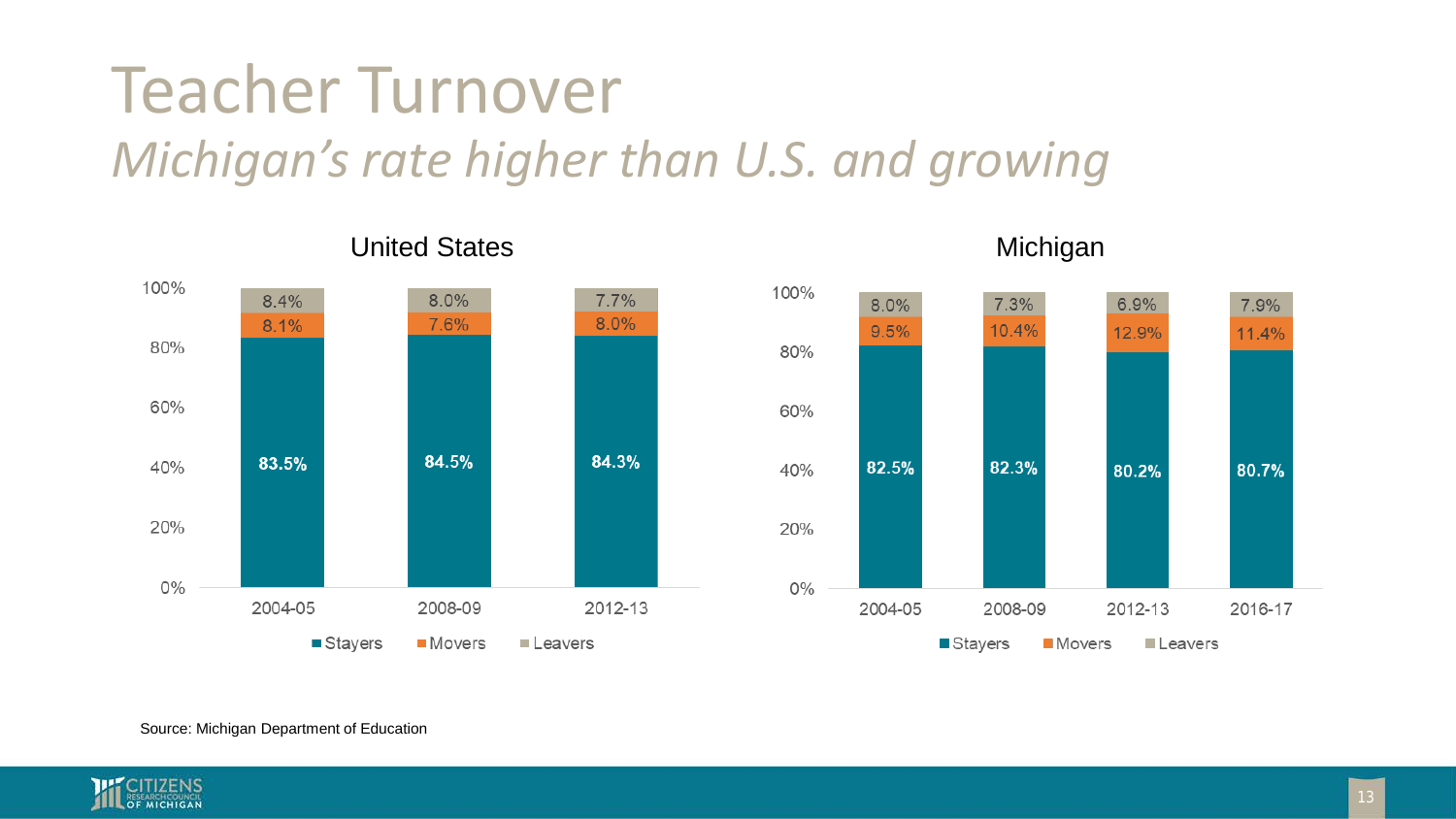#### Teacher Turnover *Equity concerns with high rates in urban schools*



Source: Michigan Department of Education

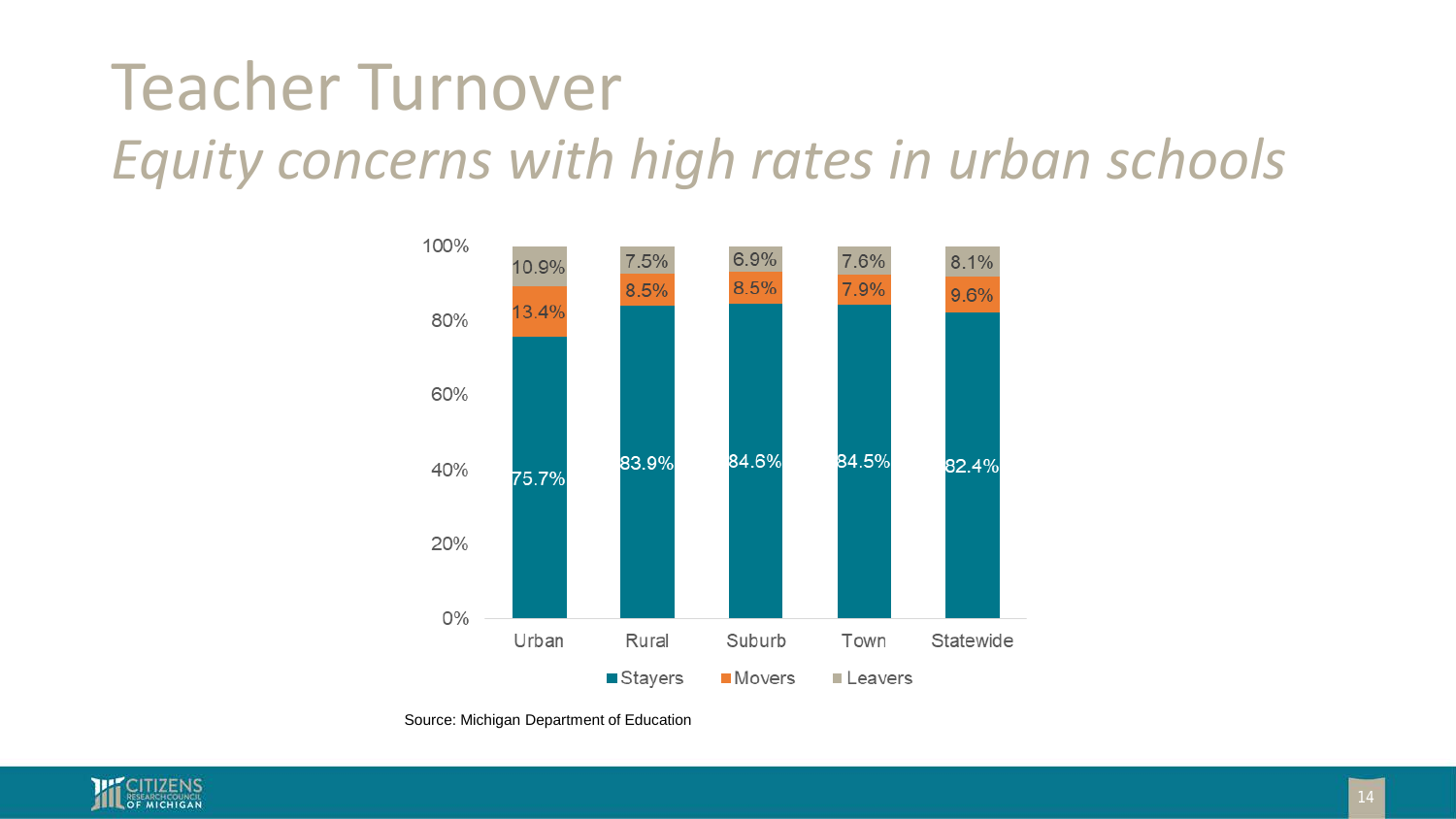#### Teacher Turnover *More variation across schools*

#### By Geographic Location

- Regional variation (prosperity regions)
	- Metro Detroit region with highest rate 20%
	- Majority of city school districts
	- High concentration of low-income and minority students
	- Teacher mobility primary driver

#### By School Type

- Regardless of school locale, higher rates in charter schools
	- Urban traditional districts (20%) and charter schools (37%)
	- Metro Detroit prosperity region traditional districts (17%) and charter schools (64%)
	- Mirrors national trends

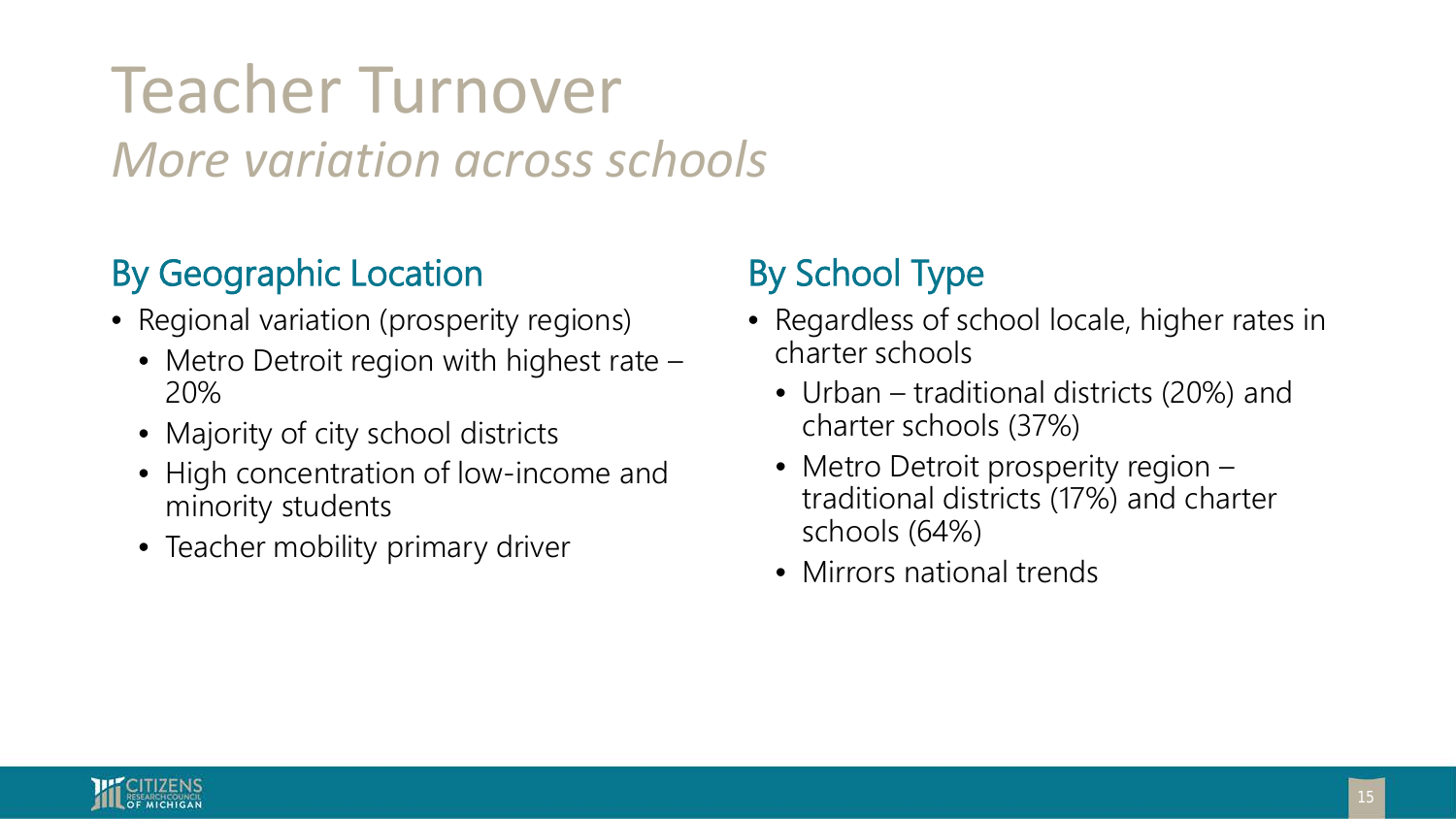#### Are Michigan Teacher Reforms to Blame? *What accounts for the higher rates?*

- Michigan has been at center of educator labor market reforms since 2010's Race to the Top
	- What role has state policy played?
- A 2017 Michigan State University study focuses on 2011 teacher evaluation and tenure policies
	- Isolate effects of Michigan reforms on teacher exit rates
	- Conclusion: reforms not responsible for observed increase in rates
	- Exception: exits increased in hard-to-staff schools
- However, similar state reforms have shown to decrease the supply of *new* teachers entering pipeline

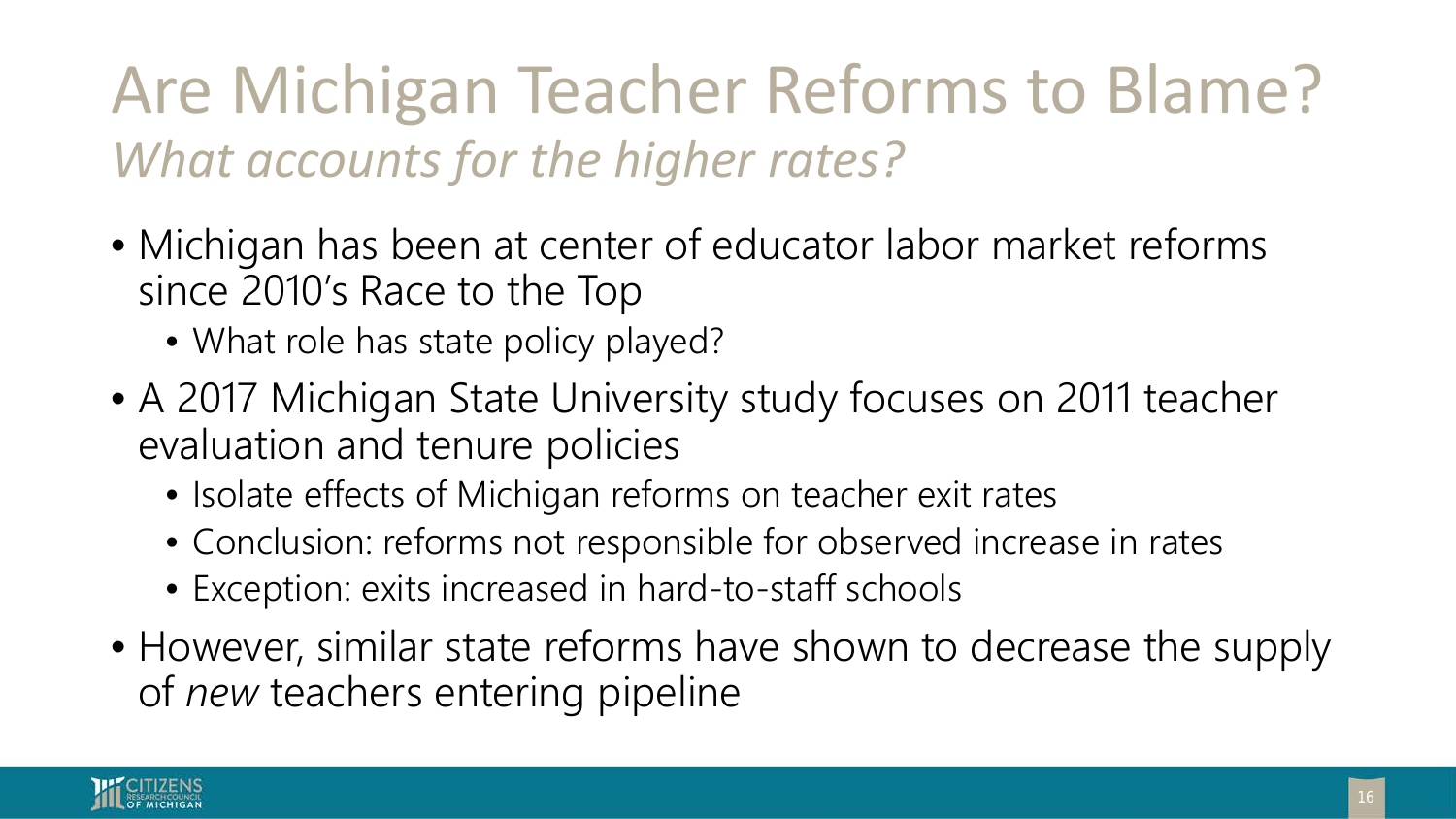#### High-Need Student Populations *Explosive growth in English-Language Learners*



Source: Center for Educational Performance and Information

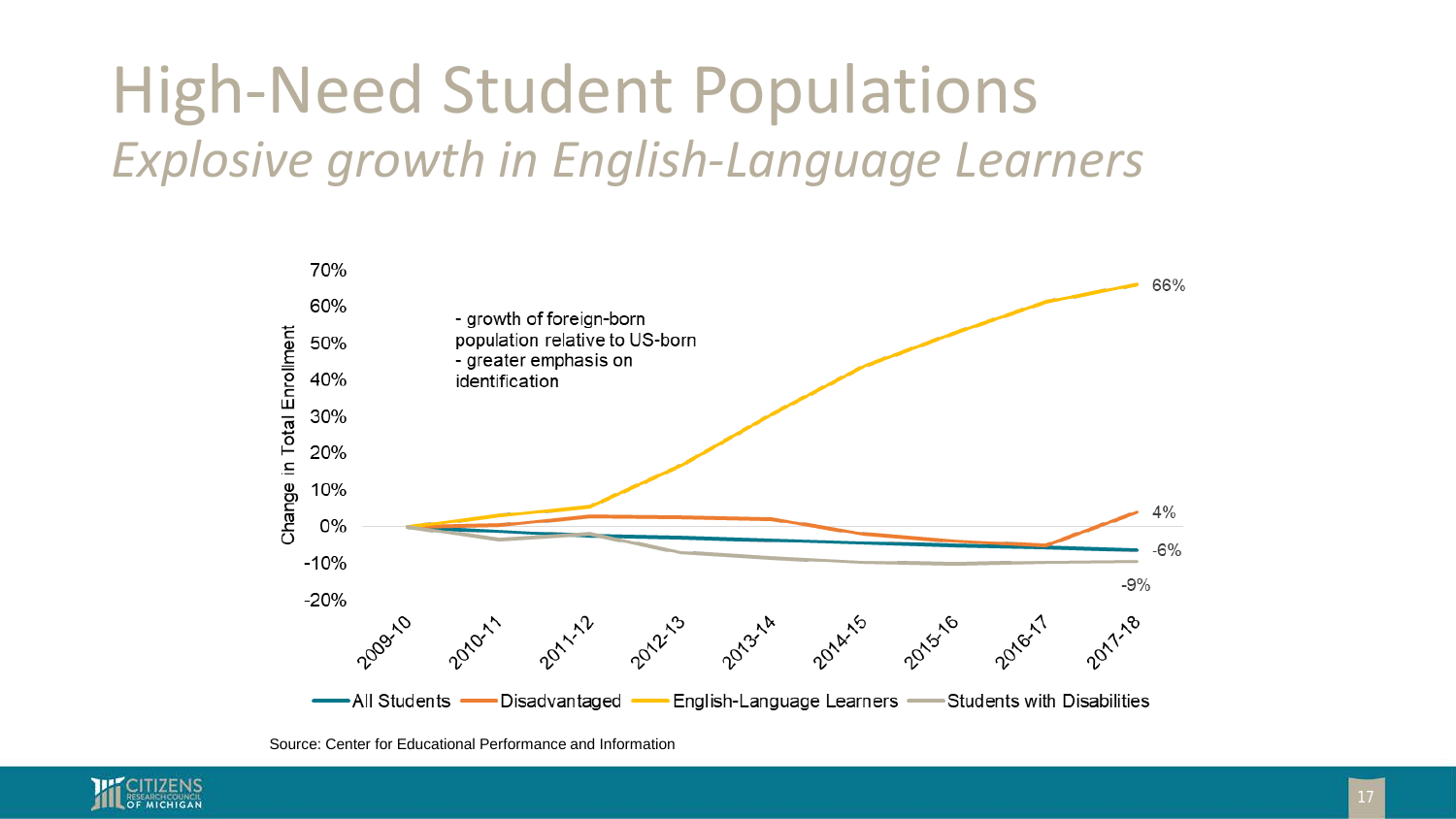#### Shrinking Supply of New Teachers *Enrollment down 66% since 2008-09*



Source: U.S. Department of Education

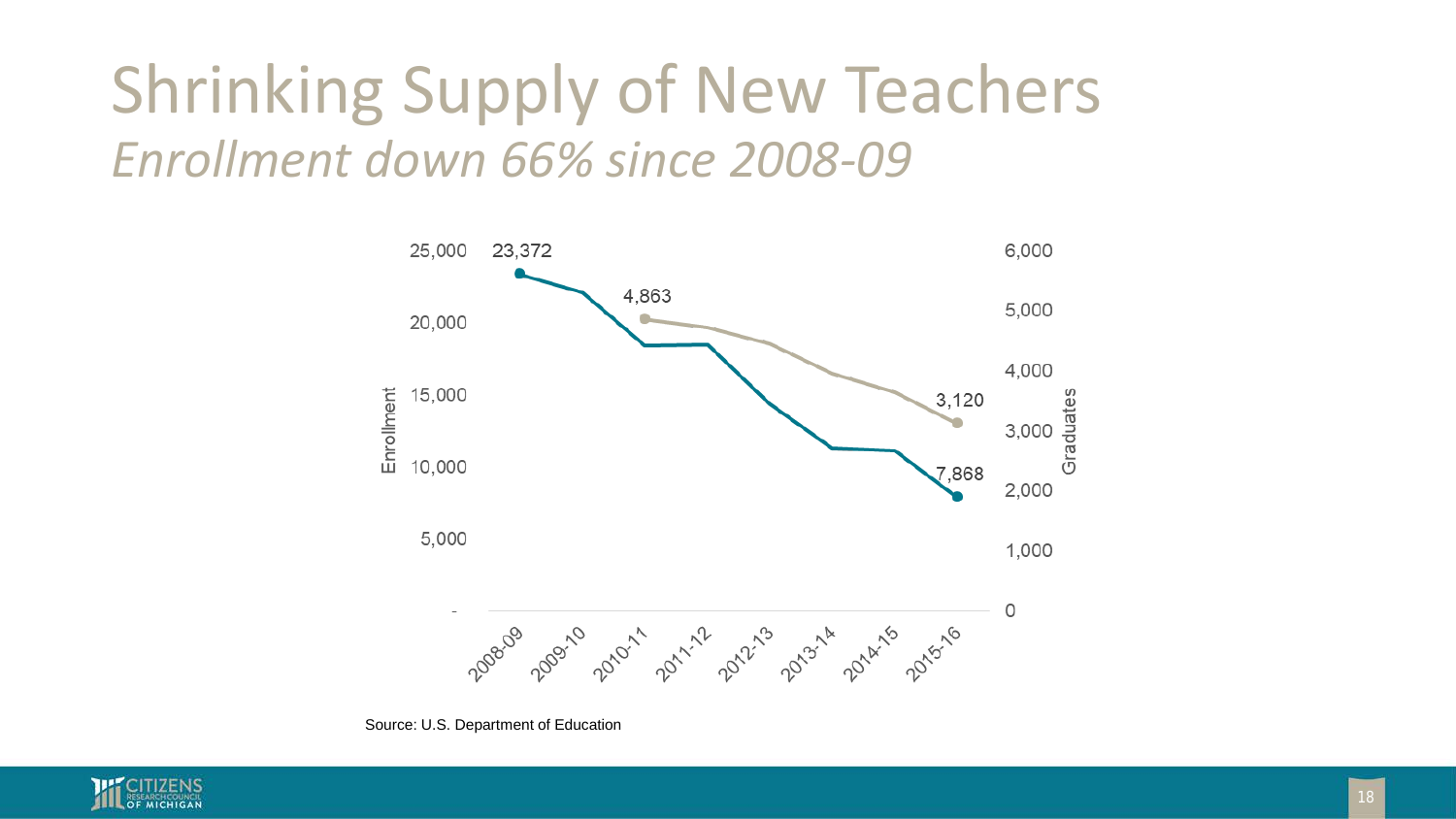#### Reasons Behind Shrinking Supply *No single cause, multiple factors at work*

- Michigan not unique, part of a national trend
- Overall decline in Michigan post-secondary enrollment (8 percent over similar period)
	- Number of high school graduates is down
	- Rising cost of college
- High school graduates' interest in teaching profession waning
	- Perceptions of profession lack of autonomy and low wages
- Signaling from teacher labor market reforms and other messages
- Current tight labor market and low unemployment

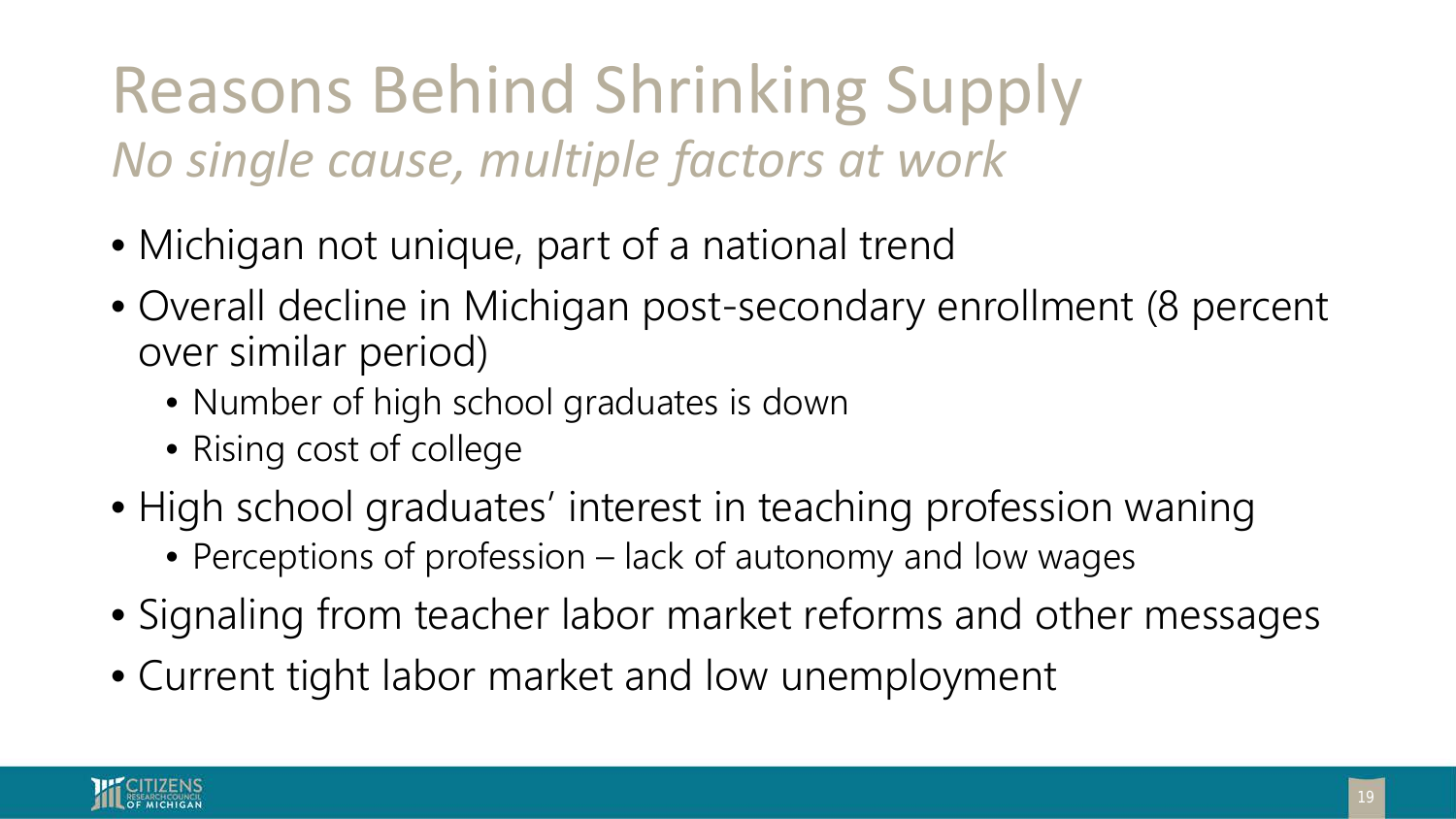# Production in Identified Shortage Areas

#### *More than meets the eye*

- High schools are likely the ones most impacted
	- Michigan continues to over-produce K-8 teachers
- Within STEM areas
	- Larger declines in biology, physics, and chemistry
	- Smaller declines in math and general science
- What classrooms will these individuals work in, if at all?
- Michigan's recent focus on early childhood

| Year     | Total*<br><b>Endorsements</b> | <b>STEM</b> | <b>Special</b><br><b>Education</b> | Early<br><b>Childhood</b> | <b>Bilingual</b> |
|----------|-------------------------------|-------------|------------------------------------|---------------------------|------------------|
| 2011-12  | 8,027                         | 1,885       | 833                                | 514                       | 162              |
| 2012-13  | 7,703                         | 1,795       | 775                                | 508                       | 153              |
| 2013-14  | 6,005                         | 1,501       | 650                                | 355                       | 131              |
| 2014-15  | 5,342                         | 1,311       | 593                                | 292                       | 159              |
| 2015-16  | 4,480                         | 1,152       | 556                                | 265                       | 141              |
| % Change | (44%)                         | (39%)       | (33%)                              | (48%)                     | (12%)            |

Source: Michigan Department of Education

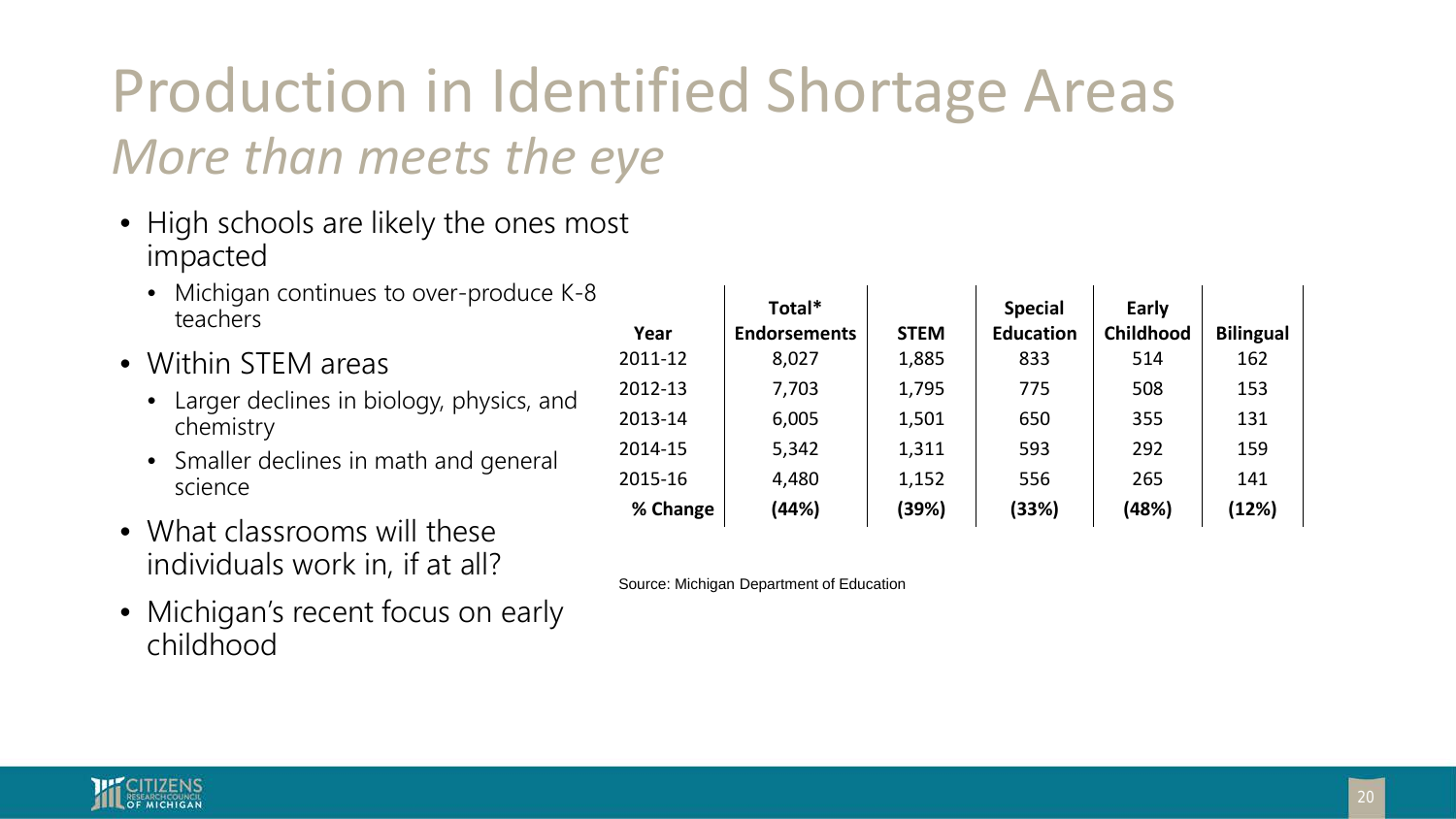#### What About a Statewide Shortage? *Nothing definitive, but there are leading indicators*

- Lack of district- and schoollevel data makes shortage assessment a challenge
- Indicator growing demand for long-term substitute teachers
- Indicator shortage by field
- Indicator convergence of new supply and demand (chart)



Source: Michigan Department of Education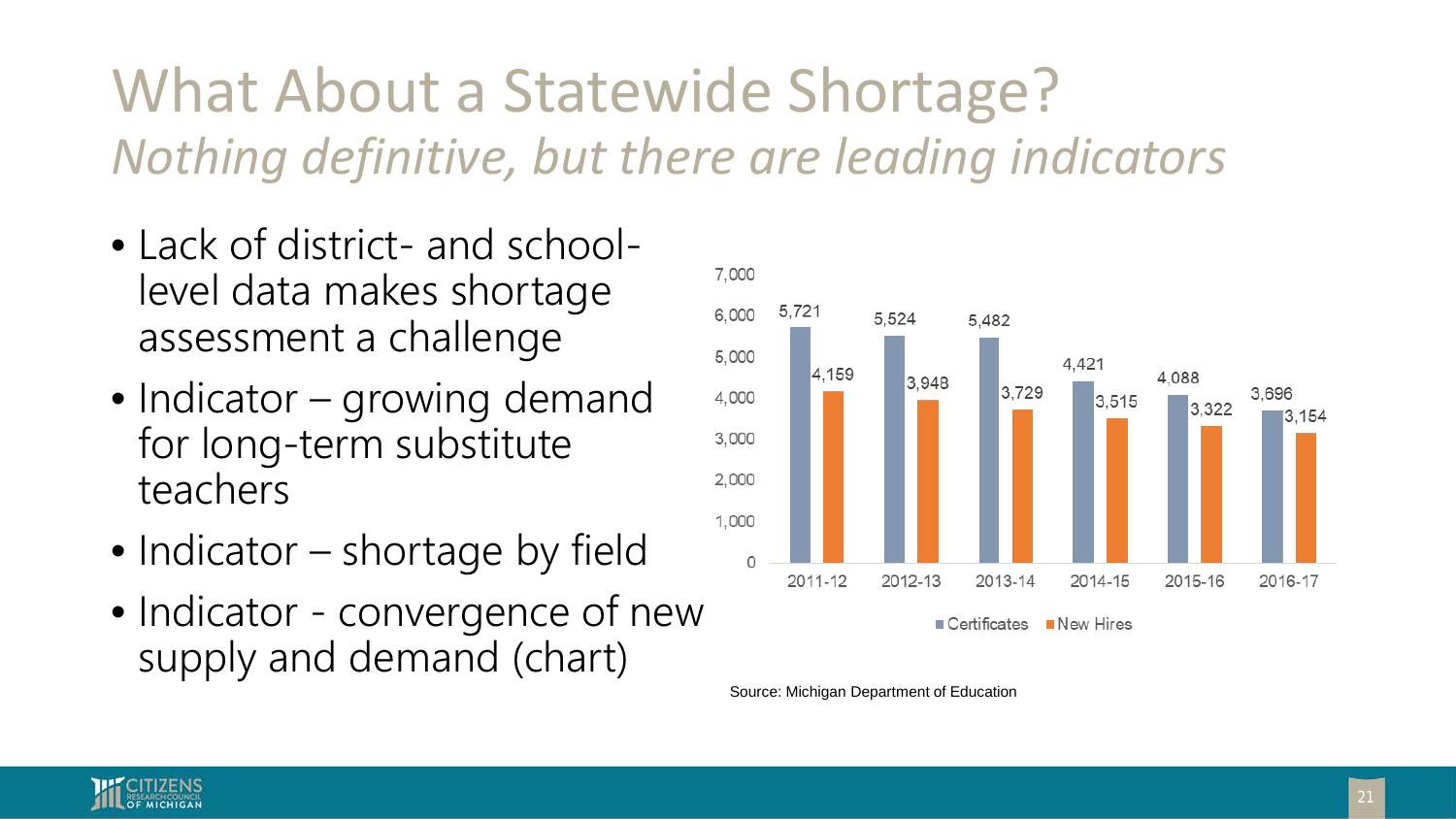#### A Closer Look at Shortage Areas



Source: Michigan Department of Education

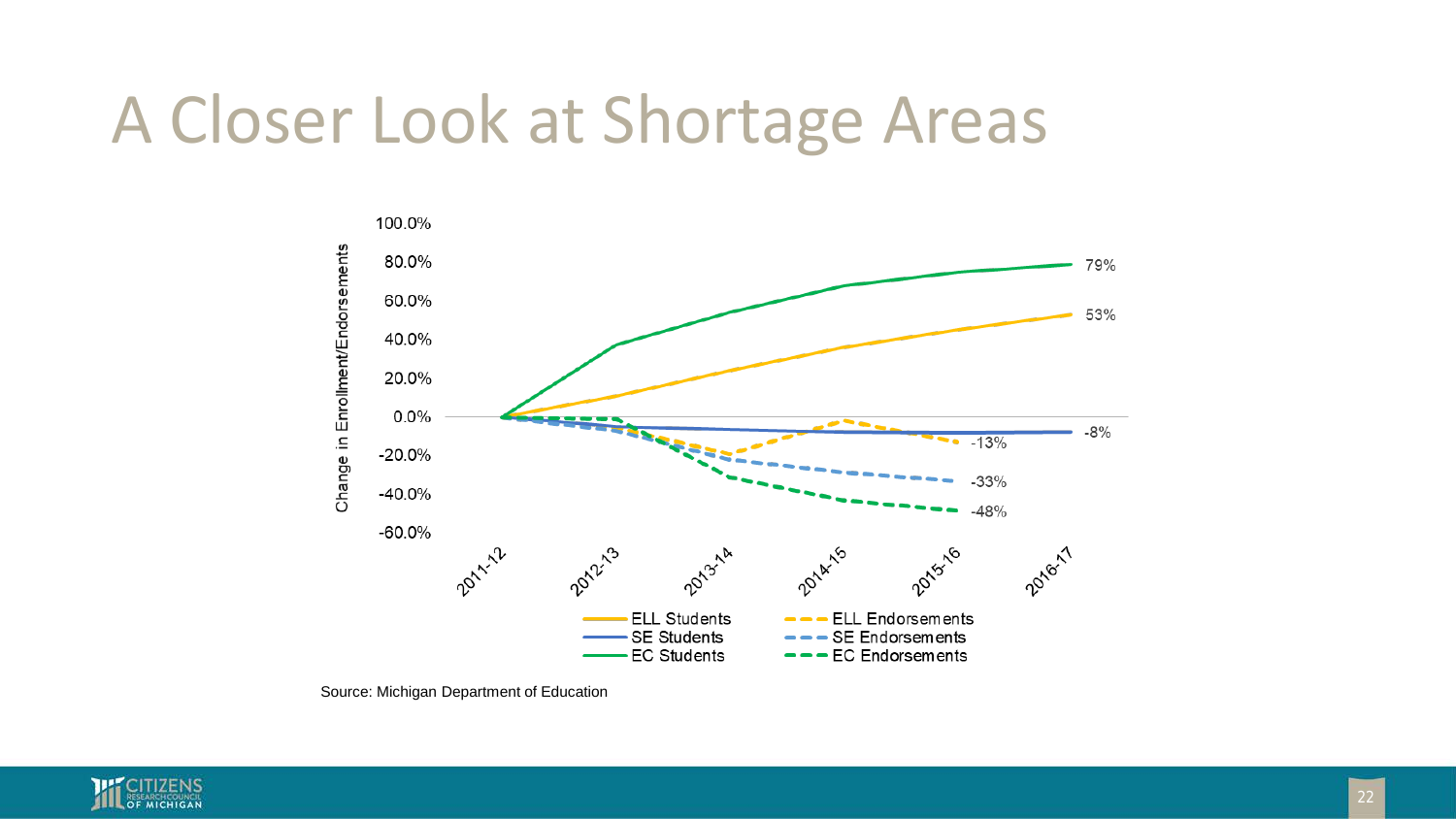### Tackling High Turnover Rates

- Successful strategies focus on compensation, preparation and support, and school organizational issues
- Compensation
	- Michigan has high average teacher salaries, but starting salaries are below the U.S. average
	- Look at differential pay and incentives for hard-to-staff classrooms
- Preparation and Support
	- Target early career professionals
	- Look at teacher residency model and "grow your own"
- School Organizational and Leadership Matters